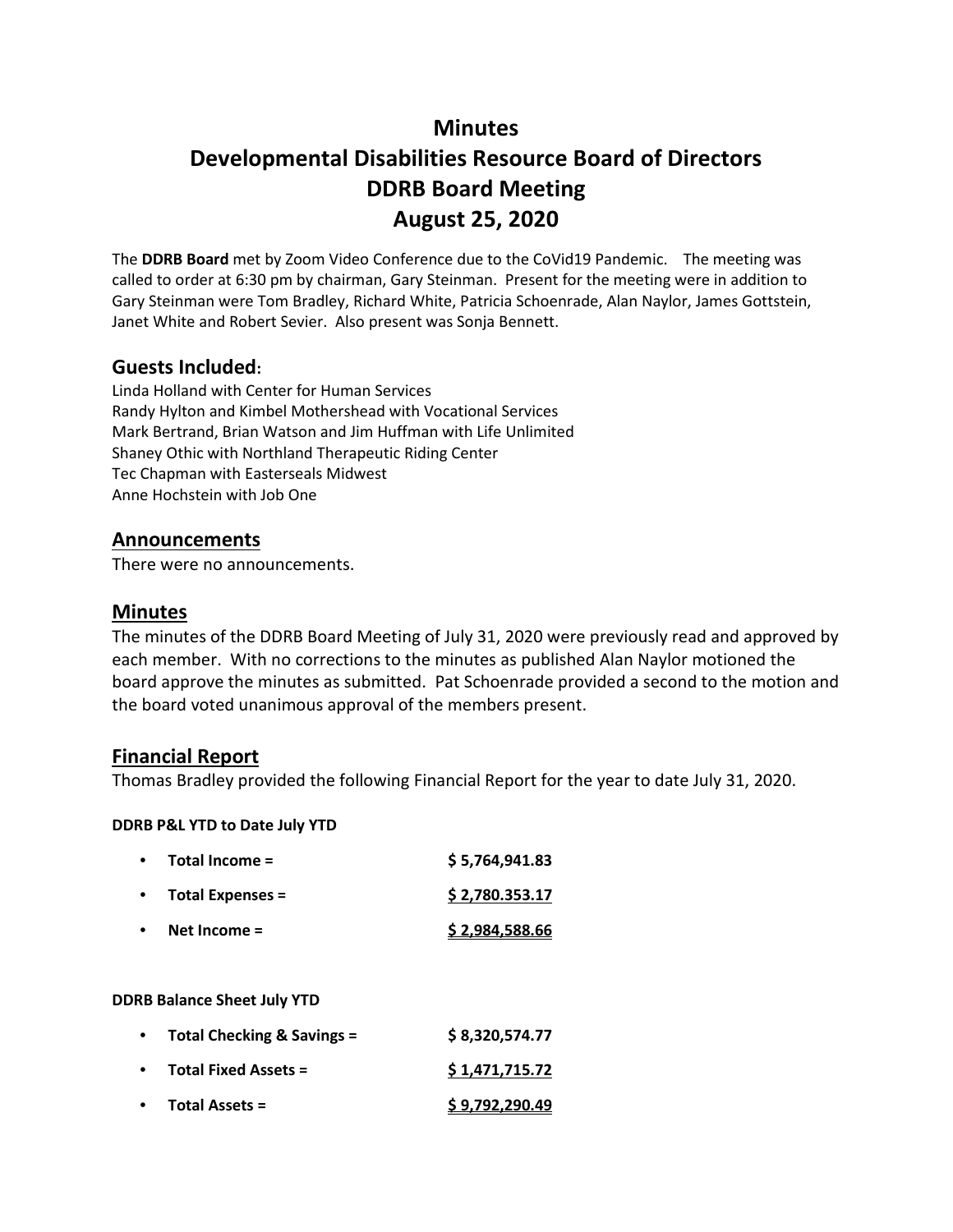| <b>Total Liabilities=</b><br>$\bullet$             | \$4,097.10            |  |  |  |
|----------------------------------------------------|-----------------------|--|--|--|
| <b>Total Fund Balance =</b>                        | \$6,803,604.73        |  |  |  |
| Net Income =                                       | \$2,984,588.66        |  |  |  |
| <b>Total Equity =</b><br>$\bullet$                 | <u>\$9,788,193.39</u> |  |  |  |
| <b>Total Liabilities and Equity =</b><br>$\bullet$ | \$9,792,290.49        |  |  |  |
| TCM P & L Year to Date July YTD                    |                       |  |  |  |
| <b>Total Income =</b><br>$\bullet$                 | \$2,336,283.47        |  |  |  |
| <b>Total Expenses =</b><br>٠                       | \$1,744,872.30        |  |  |  |
| Net Income =                                       | \$591,411.17          |  |  |  |
| <b>TCM Balance Sheet July YTD</b>                  |                       |  |  |  |
| <b>Total Checking &amp; Savings =</b>              | \$3,656,433.40        |  |  |  |
| <b>Total Assets =</b><br>$\bullet$                 | \$3,656,433.40        |  |  |  |
| Net Income =                                       | \$3,656,433.40        |  |  |  |
| <b>Total Liabilities and Equity =</b><br>$\bullet$ | \$3,656,433.40        |  |  |  |
| RECAP of Investments - July 31, 2020               |                       |  |  |  |
| <b>DDRB</b>                                        |                       |  |  |  |
| Long Term Reserves Investment:                     | \$4,405,000.00        |  |  |  |
| Long Term Investment Interest Earned YTD:          | \$<br>56,019.49       |  |  |  |
| <b>Short Term Working Capital Investment:</b>      | \$1,722,000.00        |  |  |  |
| <b>Short Term Investment Interest Earned YTD:</b>  | \$<br>17,797.39       |  |  |  |
| <b>TCM</b>                                         |                       |  |  |  |
| Long-Term TCM Reserves Investment:                 | \$2,978,000.00        |  |  |  |
| <b>TCM Interest YTD:</b>                           | \$<br>42,533.05       |  |  |  |

### **Administrative Directors Report**

Sonja Bennett reported that the funding applications had been sent to all the existing agencies earlier in the month. A Public Announcement regarding the open application were published in the three local Clay County newspapers as required.

Gary advised that Sonja had told him that Platte County had adopted our Funding Application this year. This should make the application process much easier for agencies we share with Platte County. He thanked her and Tom for their efforts to get this implemented.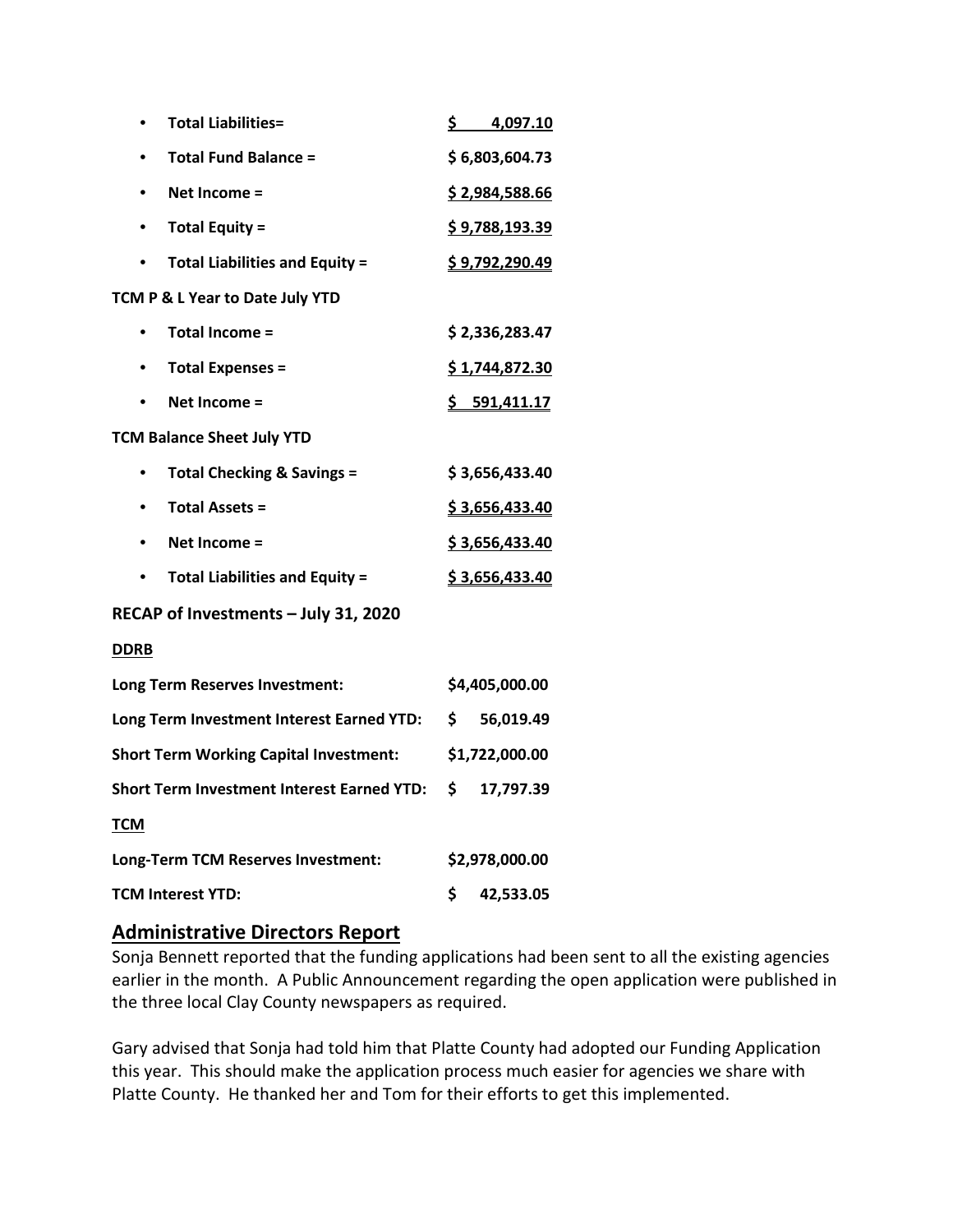Sonja also advised that the Missouri Department of Transportation MEHTAP grants had not been awarded. Preliminary indications are that DDRB will receive a grant but no indication as to how much. MODOT hopes to have those notices available yet this month.

#### **Executive Committee**

No report.

# **Finance Committee**

#### **Set the Levy**

Tom Bradley advised that we had received the Proforma Invoice from the County Clerk establishing the levy rate for 2020. He reported that the State Auditor Set the Levy rate at .1130 which is the same as last year. The expected revenue from this Levy is \$5,150,000, a \$20,000 increase over last year. Pending approval by the board, the Levy is to be presented to the Commissioners on September 14.

Gary Steinman motioned the board to approve setting the 2020 Levy at .1130 cents per \$100,000 assessed value by the county. Pat Schoenrade seconded the motion and all members presented voted in favor of the motion. Sonja was instructed to gain the appropriate signature on the Proforma and forward to the County Clerk.

#### **CHS Office Space**

Linda Holland with Center for Human Services addressed the board with a request to share Kent Street office space with three (3) CHS employees from Jackson County. She explained the lease for Jackson County was up at the end of September. Since most of the Clay County staff are working from home there is ample space on a daily basis. Of the eight (8) Jackson County employees only three (3) have expressed an interest in working from the office on a part time basis. There are no plans for the near future, due to CoViD19, for the Clay staff to return to the office. The board agreed to allow the shared space and will invoice for the additional three (3) people beginning September 1, 2020. The board further agreed to review in 60 days or the October board meeting.

### **Services Committee**

Pat Schoenrade advised that she had been exploring alternatives for therapeutic horseback riding for large riders. There are no good alternatives at this time but she will continue to explore. Shaney Othic advised that they could procure larger horses but with that would also come the need to volunteer staff that can handle the larger horses as well as other safety concerns. The board advised Shaney to let them know if there was something that we could help with in the future.